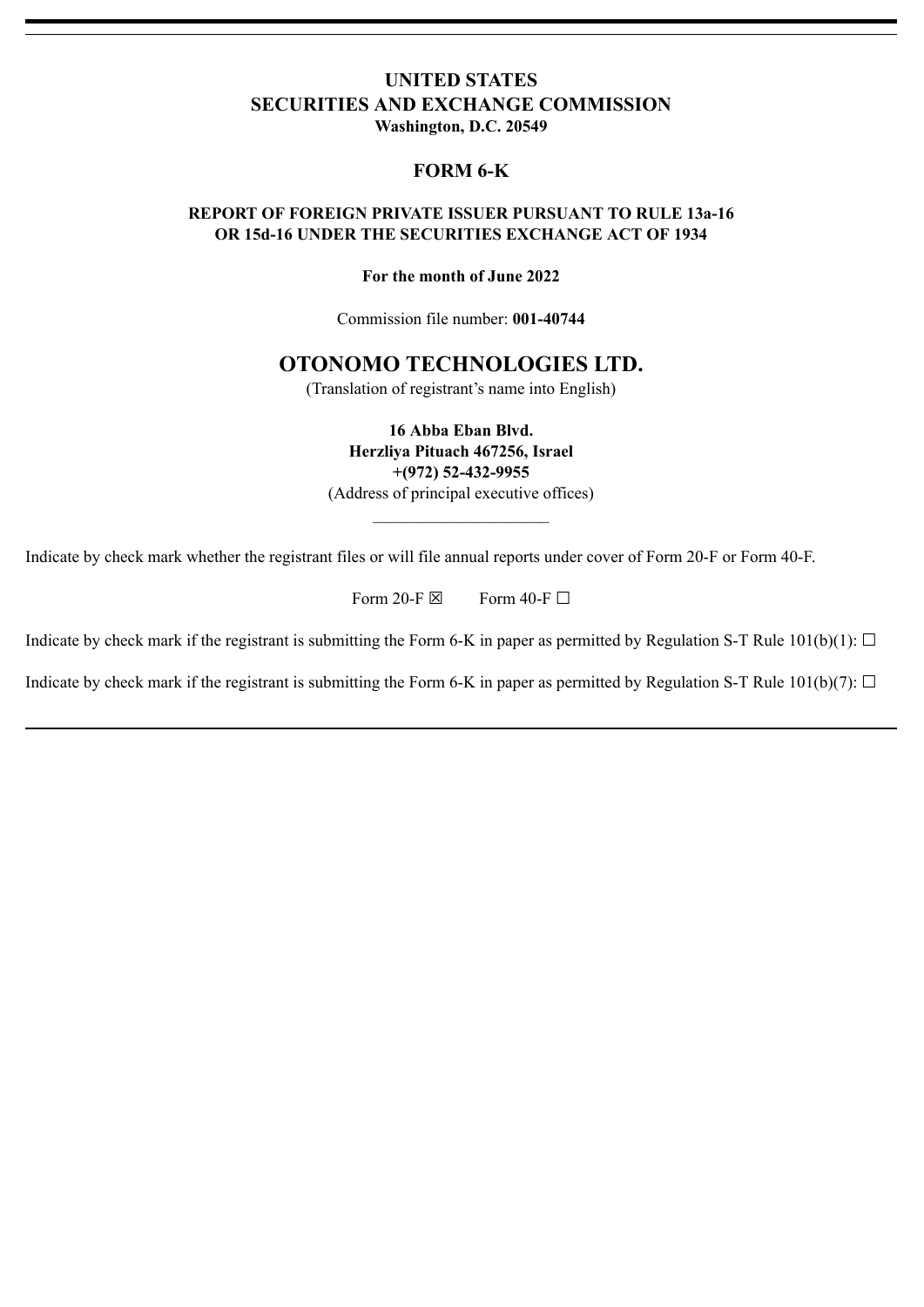# **EXPLANATORY NOTE**

The following document is furnished hereto and incorporated by reference herein:

Exhibit 99.1. Press release dated June 7, 2022.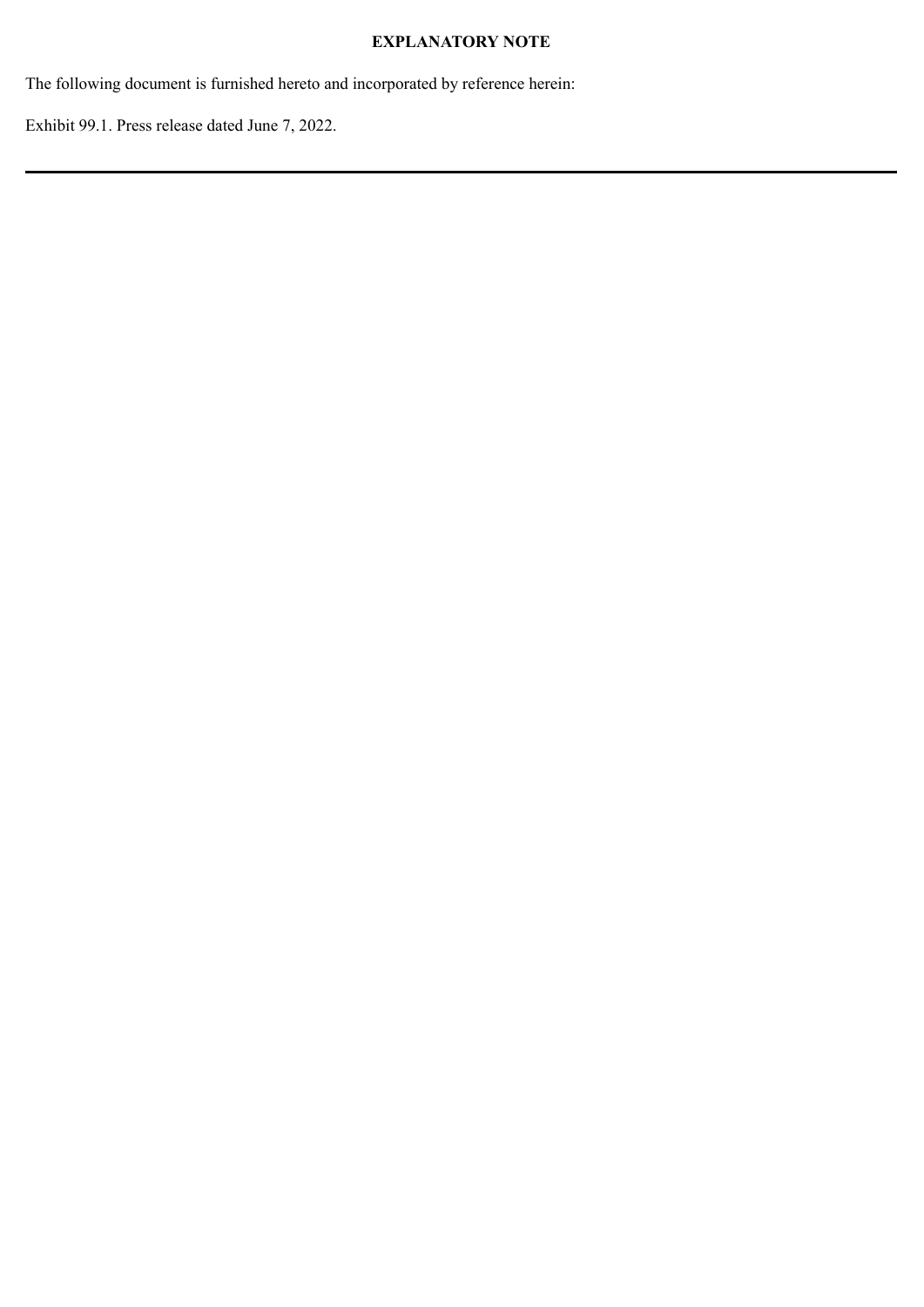### **SIGNATURES**

Pursuant to the requirements of the Securities Exchange Act of 1934, as amended, the registrant has duly caused this report to be signed on its behalf by the undersigned, thereunto duly authorized.

### **Otonomo Technologies Ltd.**

By: /s/ Ben Volkow

Name: Ben Volkow Title: Chief Executive Officer and Director

Date: June 7, 2022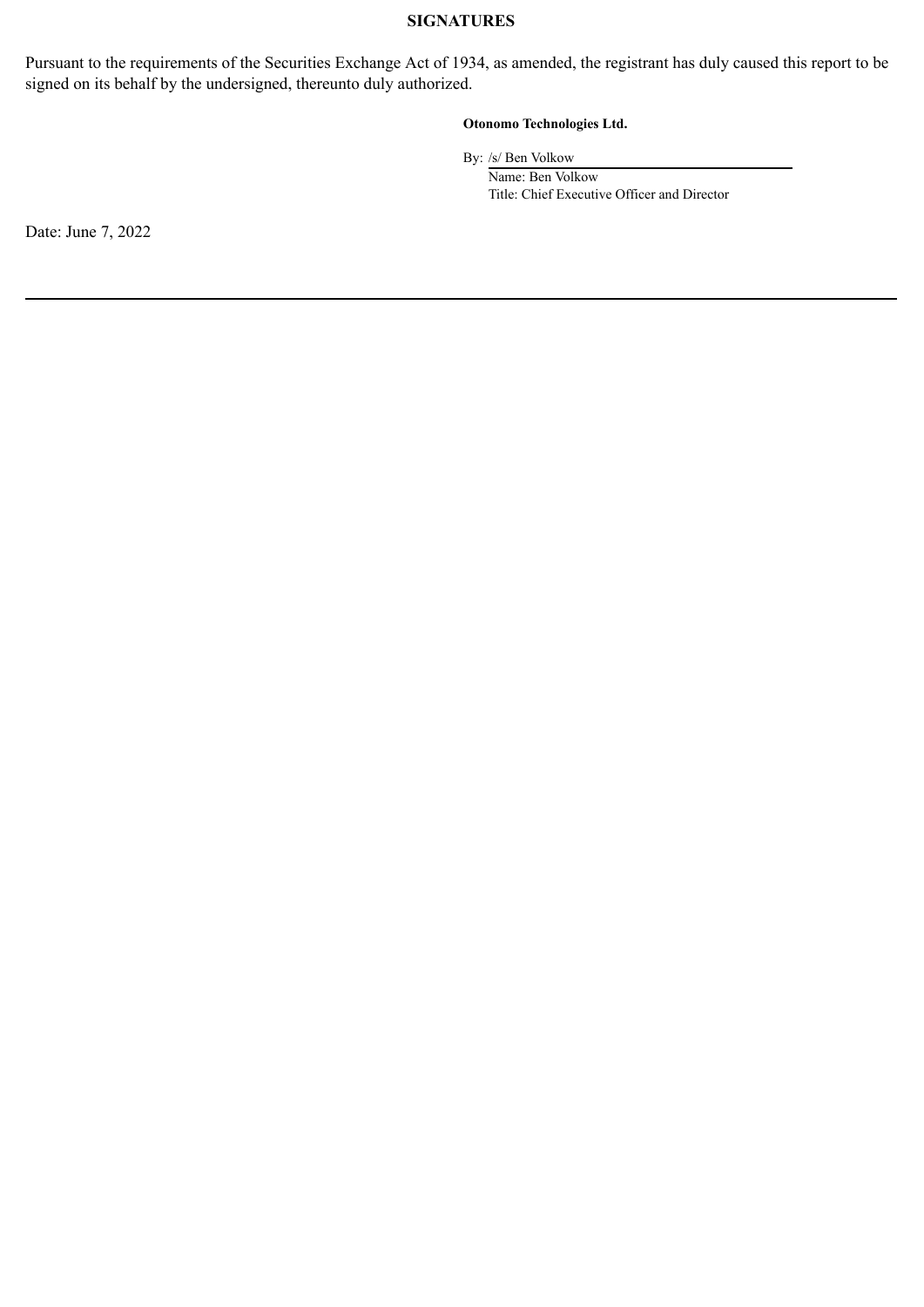# **EXHIBIT INDEX**

| Exhibit No. | <b>Document Description</b>             |
|-------------|-----------------------------------------|
| 99.1        | 2022<br>lune.<br><b>Antod</b><br>$\sim$ |
|             |                                         |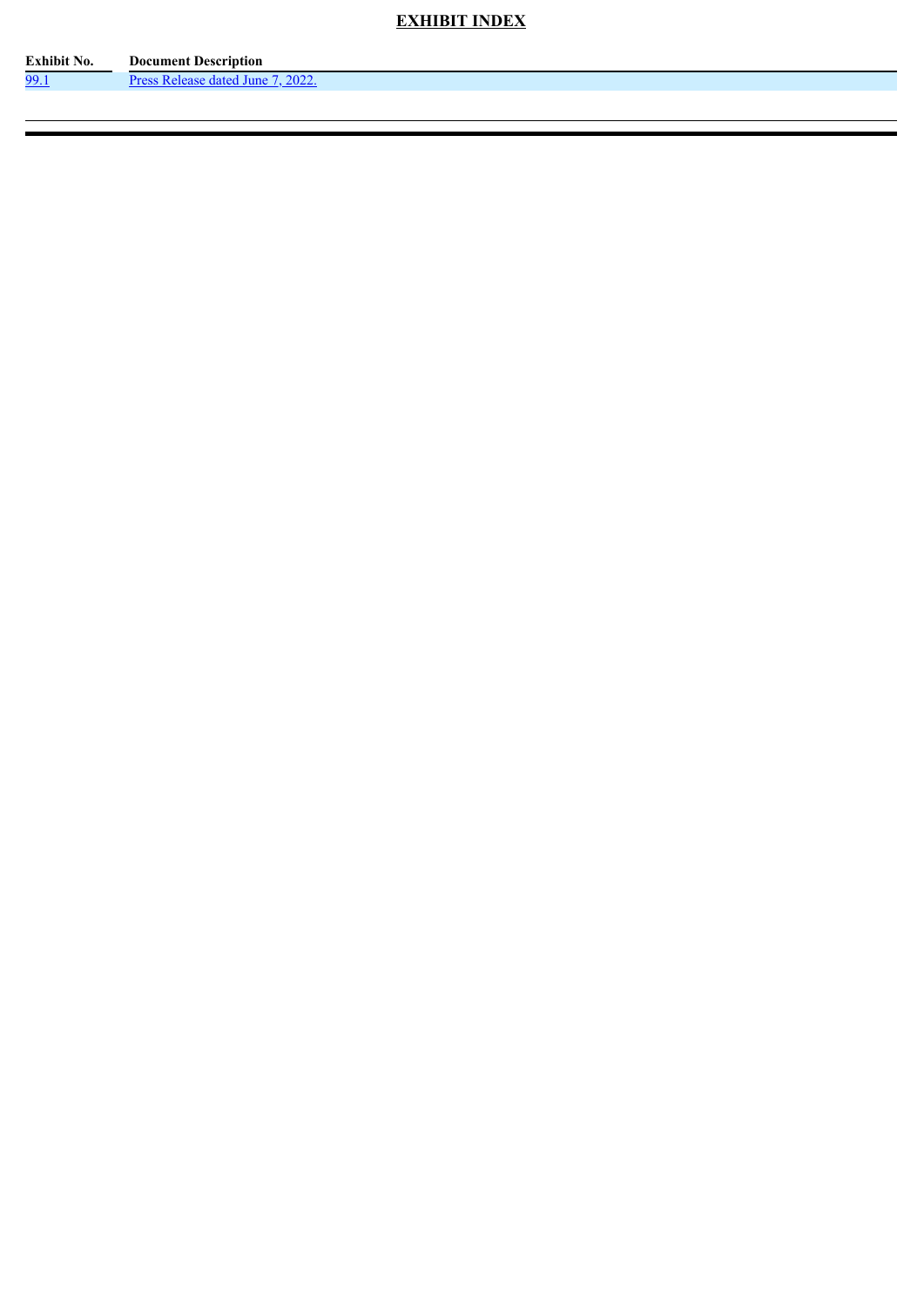# <span id="page-4-0"></span>otonomo

## **Otonomo Welcomes Meir Moshe to its Board of Directors**

**HERZLIYA, Israel and SAN FRANCISCO – June 7, 2022** – Otonomo Technologies Ltd. (Nasdaq: OTMO), the platform powering the mobility economy, is excited to welcome Meir Moshe to its Board of Directors. Moshe will work alongside fellow board members to further Otonomo's mission to deliver a new generation of mobility experiences and services.

"We're honored to have Meir join the Otonomo Board of Directors and add his financial insights, experience and perspectives as we execute our strategy to be a leader in the mobility industry," said Ben Volkow, CEO and co-founder of Otonomo. "His over three decades of experience advising and working at Nasdaq companies will serve as an important resource for us as Otonomo enters its next stage of growth."

A seasoned technology veteran whose career spans over four decades, Moshe is known for his expertise in finance. At Radware, he served as the CFO for 17 years. He also has extensive experience as a director and member of the audit committee for numerous public companies, including Ability Inc., Carasso Motors Ltd. and Albert Technologies Ltd.

"It's an exciting time where the entire transportation experience is being reimagined, and data is fueling new and innovative approaches," said Moshe. "I'm thrilled to join Otonomo's board and contribute my expertise to this tremendously talented team as they capitalize on the enormous potential of the emerging mobility economy."

## **About Otonomo**

Otonomo (NASDAQ: OTMO), the platform powering the mobility economy, is igniting a new generation of mobility experiences and services. With Otonomo, providers in the transportation, mobility, insurance, and automotive industries are finally able to harness mobility data and insights and transform them into strategic assets and market advantages.

Our partners gain access to the broadest, most diverse, range of data from connected vehicles, mobile phones, public transport, EV infrastructure, and MaaS with just one contract and one API. Vehicle and multimodal mobility data is reshaped and enriched to provide deep visibility and actionable insights and empower planning, deployment, and operations.

Architected with privacy and security by design our platform is GDPR, CCPA, and other privacy regulation compliant, ensuring all parties are protected and companies remain privacy compliant across geographies worldwide.

Otonomo has an R&D center in Israel and a presence in the United States and Europe.